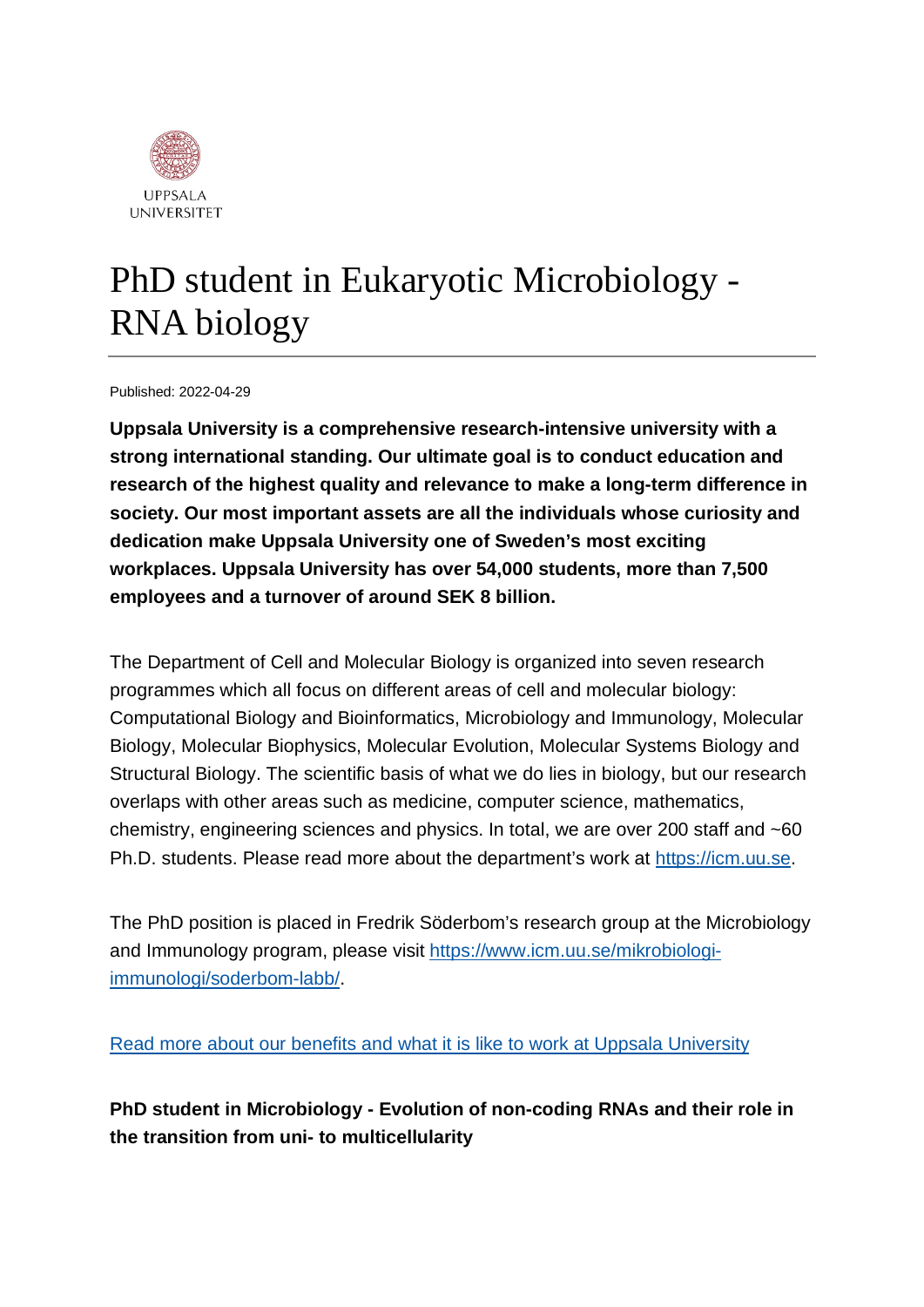## **General description**

Small non-coding (nc)RNAs are involved in numerous biological processes, commonly by regulating gene expression. For example, it has been estimated that the majority of human genes is regulated by a particular class of ncRNAs - micro (mi)RNAs. Important questions in biology are how and when miRNAs and other ncRNAs evolved. The observation that organism complexity correlates with the number of genes for ncRNAs has led to the hypothesis that ncRNAs is a driving force for the evolution of multicellularity. Within the PhD project, we will study how miRNAs and other ncRNAs, and their associated proteins, influence the evolution of multicellularity. For these studies we will use organisms with facultative multicellularity, i.e. organisms that can alter between uni- and multicellular life styles. For functional studies, we will mainly use the social amoeba *Dictyostelium discoideum* as a model organism. The project will include different molecular, genetic, and bioinformatic methods such as large-scale sequencing of RNA, fluorescent microscopy, and gene knock-outs.

#### **Duties**

The PhD student will mainly work on his/her postgraduate studies but also other duties will be included such as teaching, up to a maximum 20% of the time. Information about doctoral education, eligibility requirements and admission rules can be found at the faculty website, http://www. teknat.uu.se/utbildning/utbildning-paforskarniva/.

## **Requirements**

At the start of the PhD position, the applicant must have a master´s degree in microbiology, molecular biology, biochemistry, biotechnology, or another subject which the employer considers to be equivalent. The applicant must have good ability to work independently as well as together in a group. A prerequisite is strong written and oral communication skills in English. Assessment of personal suitability will be an important aspect in the selection.

Rules governing PhD students are set out in the Higher Education Ordinance chapter 5, §§ 1-7 and in [Uppsala University's rules and guidelines.](https://regler.uu.se/?languageId=1)

## **Application**

Your application should include: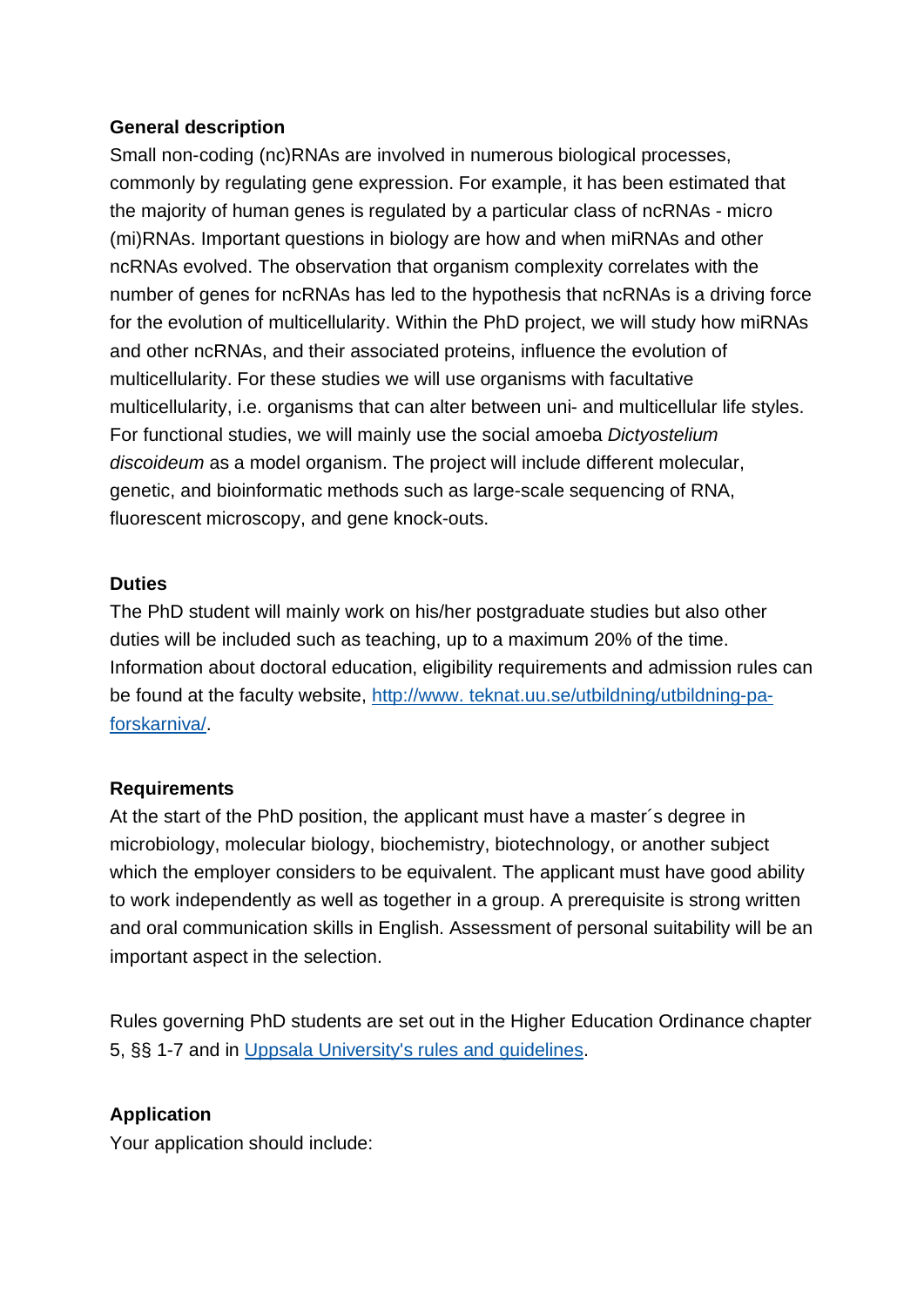- A personal letter where you describe yourself, your research interest, relevant experience and why you are interested in the PhD position (max 2 pages).
- A CV describing your education and other qualifications/merits and certified copies of your diplomas and if applicable list of publications.
- **Master thesis.**
- One letter of recommendation and contact information to at least two references.

## **About the employment**

The employment is a temporary position according to the Higher Education Ordinance chapter 5 § 7*.* Scope of employment 100 %. Starting date as agreed. Placement: Uppsala.

**For further information about the position, please contact:** Fredrik Söderbom, [fredrik.soderbom@icm.uu.se.](mailto:fredrik.soderbom@icm.uu.se)

## **Please submit your application by May 25th, 2022, UFV-PA 2022/1617.**

Are you considering moving to Sweden to work at Uppsala University? Find out more [about what it´s like to work and live in](https://www.uu.se/en/about-uu/join-us/advantages/) Sweden.

Please do not send offers of recruitment or advertising services.

## **Submit your application through Uppsala University's recruitment system.**

**Placement:** Department of Cell and Molecular Biology **Type of employment:** Full time , Temporary position longer than 6 months **Pay:** Fixed salary **Number of positions:** 1 **Working hours:** 100 % **Town:** Uppsala **County:** Uppsala län **Country:** Sweden